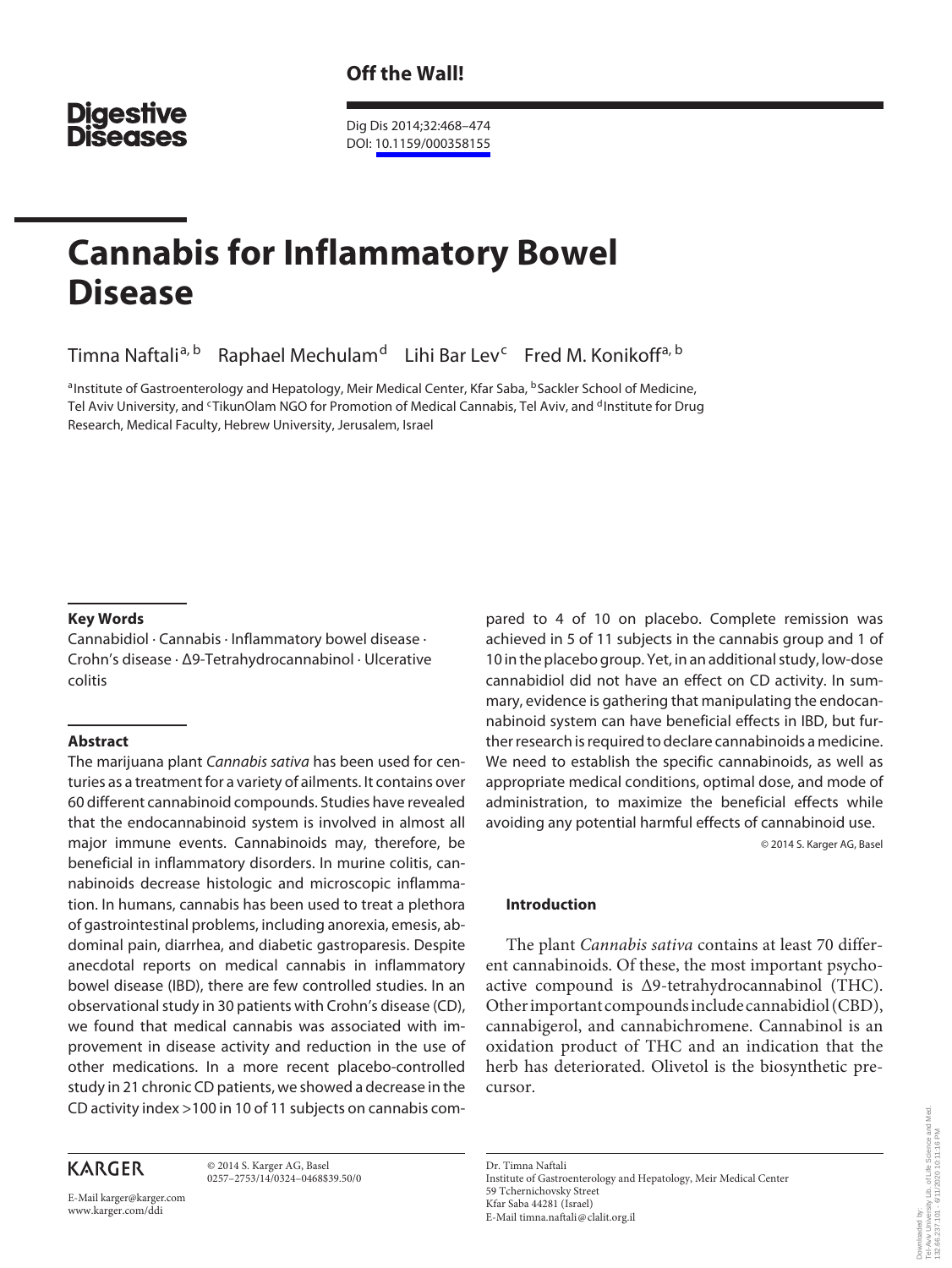These phytocannabinoids exert their effects through binding to specific membrane receptors and manipulating the endocannabinoid system.

#### **The Endocannabinoid System**

 The endocannabinoid system is an important regulatory lipid signaling system found in all vertebrates and throughout the human body [1]. It consists of cannabinoid receptors, their endogenous ligands, collectively known as endocannabinoids, and the enzymes that synthesize and degrade the ligands.

 Two major cannabinoid receptors are currently known, CB1 and CB2. Both are G protein-coupled receptors. CB1 is expressed mainly by neurons in the brain, spinal cord, peripheral nervous system, and enteric nervous system. To a lesser extent, it is also expressed in other organs and tissues including the spleen, heart, lung, intestine, kidney, reproductive organs, skeletal muscle, and skin. CB2 receptors appear to be expressed mainly by cells of the immune system. It has recently been shown that endocannabinoids are also agonists for TRPV1 (transient receptor potential vanilloid subtype 1; also called VR1) receptor, the receptor for the plant compound capsaicin and also for the peroxisome proliferator-activated receptor family [1]. Moreover, GPR55, an orphan G-protein coupled receptor, was suggested to be involved in non-CB1-, non-CB2-mediated actions of cannabinoids, but additional characterization is still required [1] .

 The endogenous ligands for the cannabinoid receptors include the endocannabinoids anandamide (arachidonoyl ethanolamide) and 2-arachidonoyl glycerol (2-AG). Endocannabinoids are derivatives of arachidonic acid conjugated with ethanolamine or glycerol. They have been found in the brain and plasma as well as in peripheral tissues. Anandamide is a partial agonist of cannabinoid receptors and binds with slightly higher affinity to CB1 than to CB2, while 2-AG appears to bind equally well to both CB receptors with a greater potency and efficacy than anandamide [2].

 The in vivo biosynthesis of anandamide is believed to occur through the enzymatic hydrolysis catalyzed by phospholipase D of a membrane lipid precursor, N-arachidonoyl phosphatidylethanolamide [3]. The endocannabinoid 2-AG is generated from diacylglycerol by its lipase, which is selective for the sn-1 position [4]. The endocannabinoids are degraded by the enzymes fatty acid amide hydrolase and monoacylglycerol lipase [1] .

#### **Actions of Endocannabinoids**

 The endocannabinoid system modulates several physiological processes, mainly in the brain, including effects on nociception, memory processes, plasticity, and cell proliferation [5]. Endocannabinoids also play a peripheral modulatory role affecting the immune and cardiovascular systems, as well as reproductive endocrine processes and control of energy metabolism [6] . Anandamide is able to produce analgesia, control motor activity, reduce emesis, stimulate appetite, and induce hypothermia. It also presents antiproliferative effects [7]. 2-AG acts as a messenger molecule in various biological systems, such as the endocrine and immune systems. However, the exact physiological roles of 2-AG remain poorly understood [8] . In the gastrointestinal (GI) tract, activation of prejunctional CB1 receptors reduces excitatory enteric transmission (mainly cholinergic), thereby leading to inhibition of motility [9]. CB1 activation has an inhibitory effect on gastric transit, and also a well-known anti-emetic effect, including inhibition of the apomorphine-induced emetic response [10]. CB2 activation efficaciously counteracts alterations in intestinal motility during inflammatory conditions, but not in healthy animals. It also participates in the control of gut inflammation, as evidenced in mouse models of colitis induced by trinitrobenzene sulfonic acid [11] and in CB2–/– mice [12] .

#### **Phytocannabinoid Effects**

 Much of the pharmacodynamic information on phytocannabinoids refers to the effects of the major constituent of cannabis, Δ9-THC. It acts as a partial agonist of both cannabinoid receptors. However, it also activates non-CB receptors and other targets [13] . It is responsible for the psychoactive effects of cannabis mainly through its actions on the CB1 receptor [14] .

 CBD is the other important natural cannabinoid, and in fact one of the few which have been investigated pharmacologically. It does not appear to bind to either CB1 or CB2 receptors at physiologically meaningful concentrations, but it affects the activity of a significant number of other targets, including ion channels, receptors and enzymes [15].

 Pharmacological evidence in animal models suggests that not all the observed therapeutic effects of the cannabis herb can be ascribed to the THC content, or indeed to any single cannabinoid. For example, CBD, which is not psychotropic in itself, has been demonstrated to be anx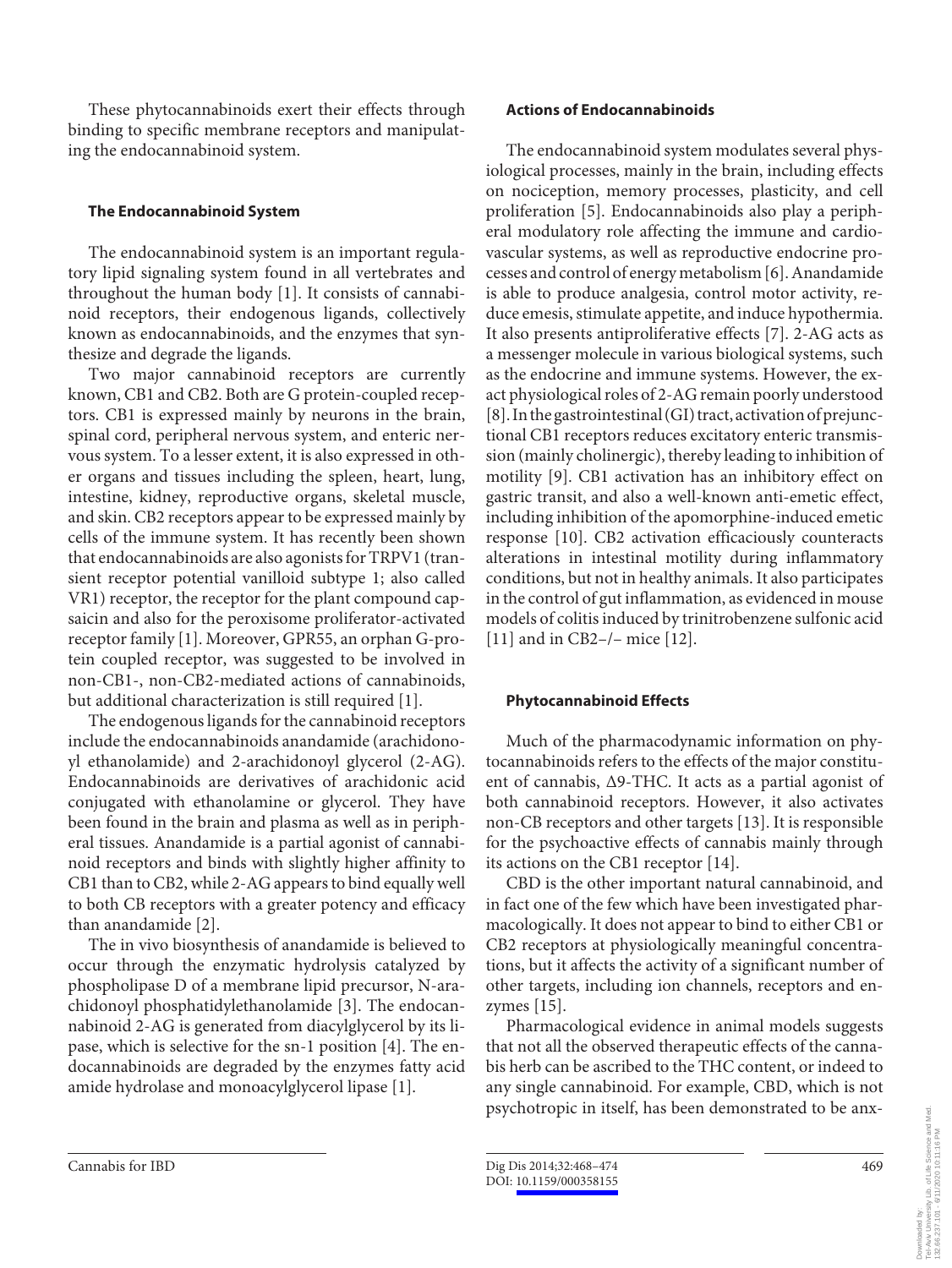iolytic in animals and humans, and to reduce the anxiety reaction occasionally induced by THC [16] . CBD elevates THC levels and those of other drugs in the mouse brain [17]. Therefore, it is possible that a standardized extract of the herb, containing predetermined amounts of THC and CBD, and possibly some of the other components, may be more beneficial in practice than any single compound.

#### **Dose and Route of Administration**

 The bioavailability of cannabis preparations has not been well investigated. The quickest and most reproducible method of obtaining an effect of cannabis is by smoking. Where subjective assessment of the effect is needed, smoking enables some form of self-titration of dose. Smoking carries its own dangers, although for some these may be tolerable if relief of severe chronic pain is achieved. The respiratory side effects of cannabis have not been well studied, but there is strong evidence that cannabis causes bronchial inflammation and respiratory symptoms, and affects lung function [18]. During smoking, the acids are decarboxylated to the active free cannabinoids. This may explain why giving cannabis orally is less effective than smoking it. Recreational cannabis users are well aware of this fact, which has also been demonstrated clinically [19] .

 The safety of cannabis and the cannabinoids is surprisingly good, but for therapeutic use most patients prefer to remain alert, requiring a fairly narrow dosage range that will reduce pain and nociception without adverse effects such as drowsiness and lack of concentration. A study from the Netherlands tracking data obtained from the Dutch medical cannabis program during the years 2003– 2010 reported that in a population of over 5,000 patients using cannabis for medical purposes, the average daily dose of dried cannabis (various potencies) was 0.68 g per day (range: 0.65–0.82 g per day) [20] .

#### **Metabolism**

 THC enters the bloodstream rapidly after smoking. Because of its lipophilicity, it is absorbed into fat tissue, where it may be detected for over 4 weeks. It is gradually released back into the blood stream. THC is fairly quickly converted to 11-hydroxy-THC, a metabolite which is equipotent with THC itself, to 11-nor-9-carboxy-Δ9- THC, which is inactive, and to other cannabinoids, primarily by cytochrome  $P_{450}$  enzymes [21]. The relatively

slow elimination from the body has implications regarding safety for cognitive tasks, especially relating to driving and operating machinery. This is of major importance if therapeutic use of cannabinoids is to be considered [22] .

#### **Clinical Effects of Cannabinoids**

 Most of the available information regarding the acute effects of smoking cannabis comes from studies conducted on recreational users, with much less information available from patients using cannabis for medical purposes. Since recreational users are more likely to combine cannabis use with alcohol and other drugs, the information should be interpreted with caution. The acute effects of smoking or eating cannabis include euphoria, relaxation, time distortion, intensification of ordinary sensory experiences, and loss of inhibitions. These effects are attributed mostly to THC. Other effects include cardiovascular, ocular, bronchopulmonary, psychological, and psychomotor effects.

 Results from preclinical studies suggest that CBD has anti-inflammatory, analgesic, anti-nausea, anti-emetic, anti-psychotic, anti-ischemic, anxiolytic, and anti-epileptic effects [23]. It has a modulating effect on brain THC levels, but also intrinsic activity by itself. Although not psychoactive, it has a potent analgesic and anti-inflammatory effect mediated by dual cyclooxygenase and lipoxygenase inhibition. This anti-inflammatory effect is several hundred times more potent than that of aspirin (acetylsalicylic acid), when measured in standard animal tests and isolated cell assays [24] . However, after oral administration, it appears to act mainly as a lipoxygenase inhibitor. CBD, like THC, also stimulates the release of prostaglandin  $E_2$  from synovial cells and, like THC, inhibits leukotriene  $B_4$  synthesis in human polymorphonuclear cells in vitro [5, 24] .

#### **Adverse Effects and Interactions**

 Cannabis itself has a remarkably good safety profile, with a therapeutic index estimated at 1:40,000. Adverse reactions to cannabis include panic or anxiety attacks, which are worse in the elderly and in women, and less likely in children. They are mainly due to THC and are lessened by the presence of CBD [25] .

 Psychiatric disorders, if already present, may be exacerbated but are rarely induced de novo. The amotivational syndrome (a psychological condition associated with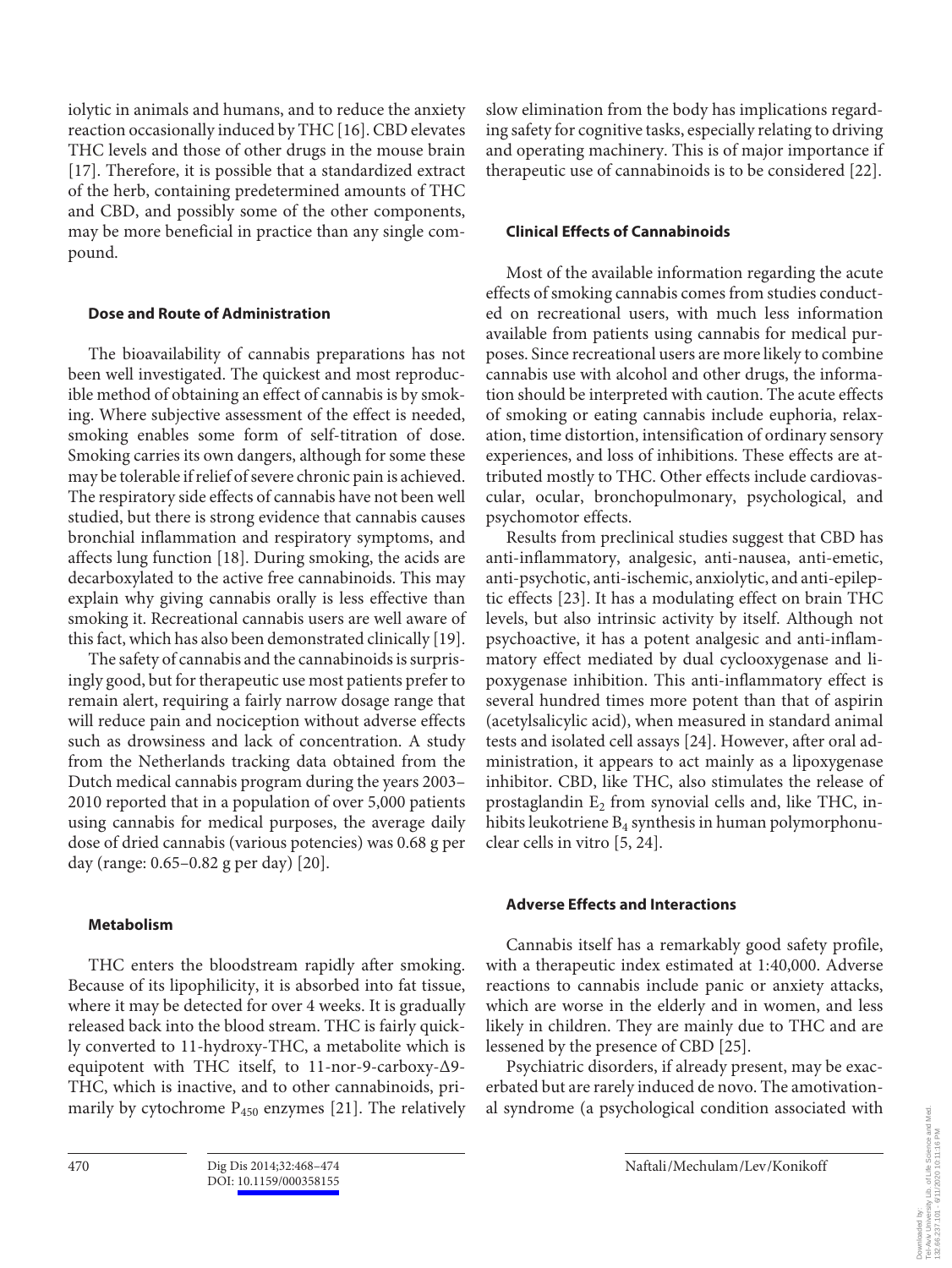|    | Ref. Model                                           | Treatment                                                             | Results                                                         |
|----|------------------------------------------------------|-----------------------------------------------------------------------|-----------------------------------------------------------------|
| 33 | Cholera toxin-induced Anandamide<br>diarrhea in mice |                                                                       | Inhibition of fluid accumulation in<br>the small intestine      |
| 34 | DNBS mouse colitis                                   | CB1-knockout mice                                                     | More severe and extensive colitis                               |
| 34 | DNBS mouse colitis                                   | Pharmacological blockade of the CB1<br>receptor                       | More severe and extensive colitis                               |
| 34 | DNBS mouse colitis                                   | CB receptor agonist HU-210                                            | Ameliorated colitis                                             |
| 35 | <b>TNBS</b> colitis                                  | Genetic deletion of either CB1, CB2 or<br>both CB receptors           | More severe and extensive colitis                               |
| 36 | DNBS mouse colitis                                   | Injection of cannabidiol $(5-10 \text{ mg/kg} \text{ i.p.})$          | Reduced colonic inflammation and<br>weight loss                 |
| 37 | TNBS mouse colitis                                   | Cannabidiol (10 mg/kg i.p.)                                           | Significant improvement in colitis                              |
| 37 | TNBS rat colitis                                     | Intrarectal cannabidiol (20 mg/kg)                                    | Significant improvement in colitis                              |
| 37 | TNBS rat colitis                                     | Cannabidiol (20 mg/kg p.o.)                                           | No improvement in colitis                                       |
| 38 | TNBS rat colitis                                     | CBD, THC, or both THC and CBD vs.<br>sulfasalazine                    | Decrease in macroscopic colitis and<br>myeloperoxidase activity |
| 39 | Oil of mustard and<br>DSS-induced colitis            | ACEA (a CB1 receptor agonist) and<br>JWH-133 (a CB2 receptor agonist) | Significant improvement in colitis                              |
| 40 | <b>TNBS</b> colitis                                  | Inhibition of the 2-AG-degrading enzyme<br>MAGL                       | Reduction in both microscopic and<br>histological inflammation  |
| 40 | TNBS colitis and<br>MAGL inhibitor                   | CB1 or CB2 receptor antagonists                                       | Effect of MAGL inhibition abolished                             |

**Table 1.** Cannabinoids in various murine models of experimental colitis

 DNBS = Dinitrobenzene sulfonic acid; TNBS = trinitrobenzene sulfonic acid; DSS = dextran sulfate sodium; MAGL = monoacylglycerol lipase.

diminished inspiration to participate in social situations and activities) was described among long-term cannabis users [26] . The problem of driving while taking cannabinoids is a cause for concern, and although driving impairment has been shown to be only moderate, the interaction with alcohol, which impairs driving ability significantly, is particularly worrying. The 'hangover' effect seems to be reasonably weak. Other problems attributed to cannabis include gynecomastia, impairment of fetal growth, and a reduction in fertility and immune function. It has been estimated that around 1 in 10 persons who ever use cannabis will become dependent [27]. An interaction with opioids has been postulated, in that cannabinoids may increase the synthesis or release of endogenous opioids, and may upregulate opioid gene expression in brain and spinal cord areas and regions which regulate pain sensation, motor activity, and pituitary secretion [11] . In a systematic review of safety studies of medical cannabinoids evaluating 23 randomized controlled trials and 8 observational studies, 4,779 adverse events were reported, of which 4,615 (96.6%) were not serious. The serious events included relapse of multiple sclerosis (21 events, 12.8%), vomiting (16 events, 9.8%), and urinary tract infection  $(15$  events, 9.1%) [28]. In a study of brain neuroimaging, 59 long-term heavy cannabis users who started use before age 18 were compared to 33 matched controls. Participants underwent diffusion-weighted magnetic resonance imaging and brain connectivity mapping. Axonal connectivity was found to be impaired in chronic users. The authors concluded that delaying the age at which regular use begins may protect from brain damage [29]. In the Dunedin Study, a cohort of 1,037 individuals was followed from birth (1972/1973) to age 38 years. Cannabis use was ascertained in interviews at ages of 18, 21, 26, 32,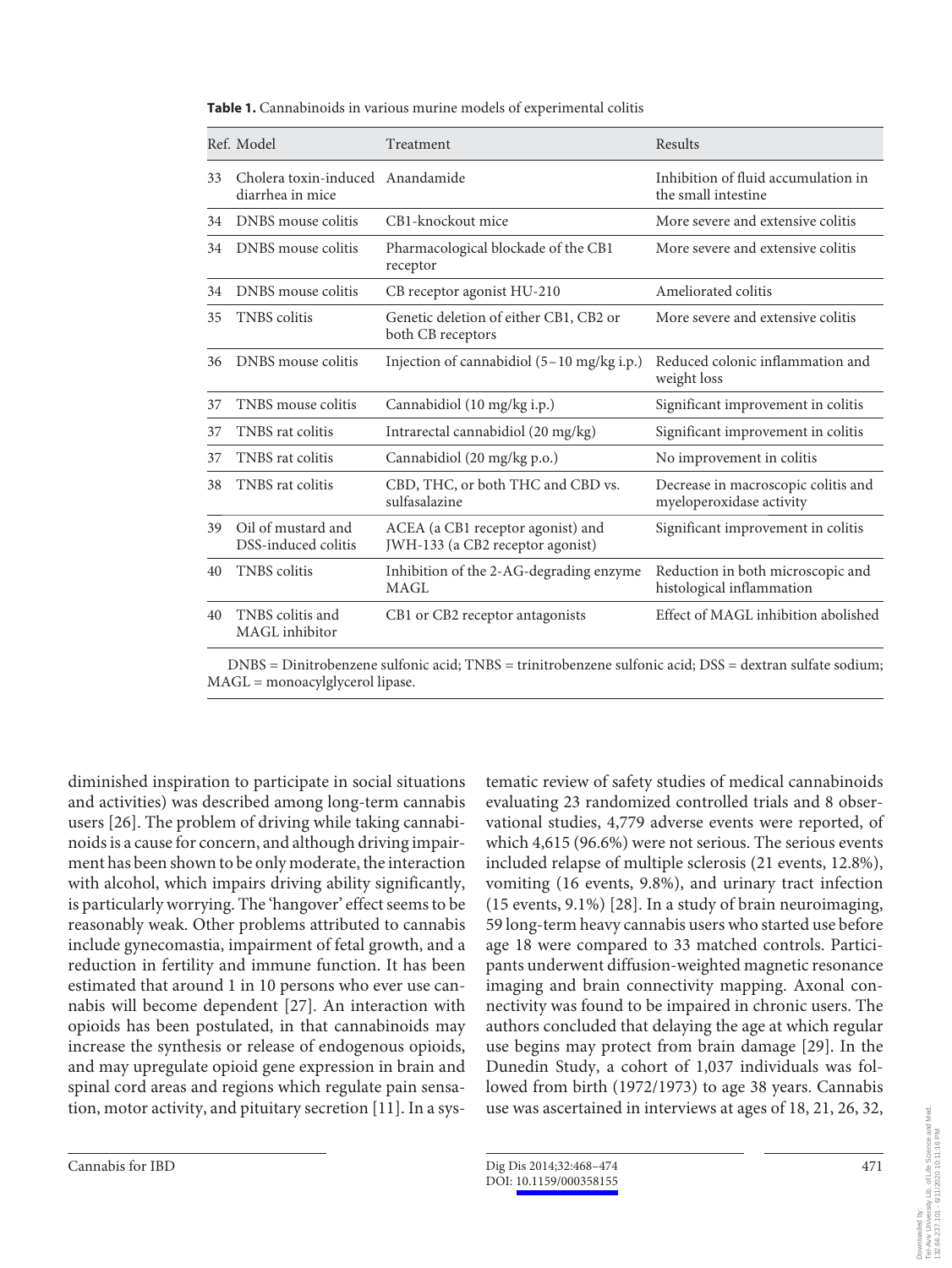and 38 years. Neuropsychological testing was conducted at age 13, before initiation of cannabis use, and again at age 38. The study demonstrated that persistent cannabis use was associated with neuropsychological decline, and the impairment was concentrated among adolescent-onset cannabis users [30]. On the other hand, a meta-analysis of the effect of cannabis use on global neurocognitive performance showed no significant effect after 25 days of abstinence, concluding that any negative effects of cannabis on neurocognitive performance are attributable to either cannabis residue in the body or withdrawal symptoms, and not to irreversible brain damage [31] .

#### **Effects on the GI Tract**

 Cannabinoid receptors are present throughout the GI tract, including liver, pancreas, stomach, and the small and large intestines. Both CB1 and CB2 receptors are found on enteric neurons, nerve fibers, and terminals throughout the enteric nervous system. CB1 receptors were found on the normal and inflamed human colonic epithelium. Both CB1 and CB2 receptors were found in macrophages and plasma cells in the human colon [29] . General pharmacological action of cannabis consumption on the GI tract includes decreased motility, secretion, and gastric/colonic emptying as well as anti-inflammatory actions [32]. These properties can well explain why cannabinoids seem to have a beneficial effect on inflammatory bowel disease (IBD).

#### **Experimental Animal Models**

 Cannabinoids were shown to be beneficial in many trials on different models of IBD, some of which are summarized in table 1. The studies have consistently shown that treatment with cannabinoids or cannabinoid agonists reduced inflammation whereas cannabinoid antagonists or cannabinoid receptor knockout increased inflammation.

#### **Human Data**

 Despite many anecdotal reports on cannabis use in human IBD, there are very few controlled trials. In a survey of 291 patients with IBD who used cannabis, most patients reported using cannabis to ameliorate pain, although ulcerative colitis patients used it also to improve

diarrhea. This study, however, was directed to the observation of side effects rather than disease activity. Severe side effects were observed in approximately one third of patients. These included paranoia (32%), anxiety (30%), and palpitations  $(30%)$  [41]. It is noteworthy that this study reported an exceptionally high rate of side effects that was not described in any other study, including a meta-analysis of side effects in 1,700 patients using medical cannabis [28]. This high occurrence of side effects may be attributable to the fact that 50% of the patients used cannabis not for their IBD, but for recreation.

 In a small study of 13 patients using inhaled cannabis for IBD over a 3-month period, a statistically significant increase in the subject's weight was observed. This was accompanied by an improvement in the disease activity index, perception of general health status, and ability to perform daily activities [42] .

 We have conducted an observational, retrospective study of 30 Crohn's disease (CD) patients who had a license to use medical cannabis in Israel. Most patients smoked cannabis as 'joints' (0.5 g cannabis/joint) and used between 1–3 joints/day. The Harvey-Bradshaw index decreased from an average of  $14 \pm 6.7$  before cannabis consumption to  $7 \pm 4.7$  (p < 0.001). The use of other medications, including 5-aminosalicylic acid, corticosteroids, thiopurine, methotrexate, and TNF antagonists, was also significantly reduced following the use of cannabis [43] .

 However, in a prospective placebo-controlled study of 19 CD patients, low-dose CBD alone did not show a beneficial effect. The average CD activity index (CDAI) before CBD consumption was  $337 \pm 108$  and  $308 \pm 96$  (p = NS) in the CBD and placebo groups, respectively. After 8 weeks of treatment, CDAI decreased to 220 ± 122 in the CBD group and  $216 \pm 121$  in the placebo group (nonsignificant). No side effects were observed [44] . It should be noted that this study used a very small dose (10 mg/day), whereas several CBD studies have used a dose range between 200 and 800 mg/day in a variety of human diseases  $[45]$ .

 We have recently conducted the first double-blind, placebo-controlled study of THC-rich cannabis inhalation in CD. The study included 21 active CD patients. Complete remission (CDAI score <150) was achieved by 5 of 11 subjects in the cannabis group (45%) and 1 of 10 in the placebo group (10%;  $p = 0.43$ ). A clinical response (a decrease in the CDAI score >100) was observed in 10 of 11 subjects in the cannabis group (90%; from  $330 \pm 105$ ) to  $152 \pm 109$ ) and 4 of 10 in the placebo group (40%; from  $373 \pm 94$  to  $306 \pm 143$ ; p = 0.028). Three patients in the cannabis group were weaned from steroid dependency.

132.66.237.101 - 6/11/2020 10:11:16 PM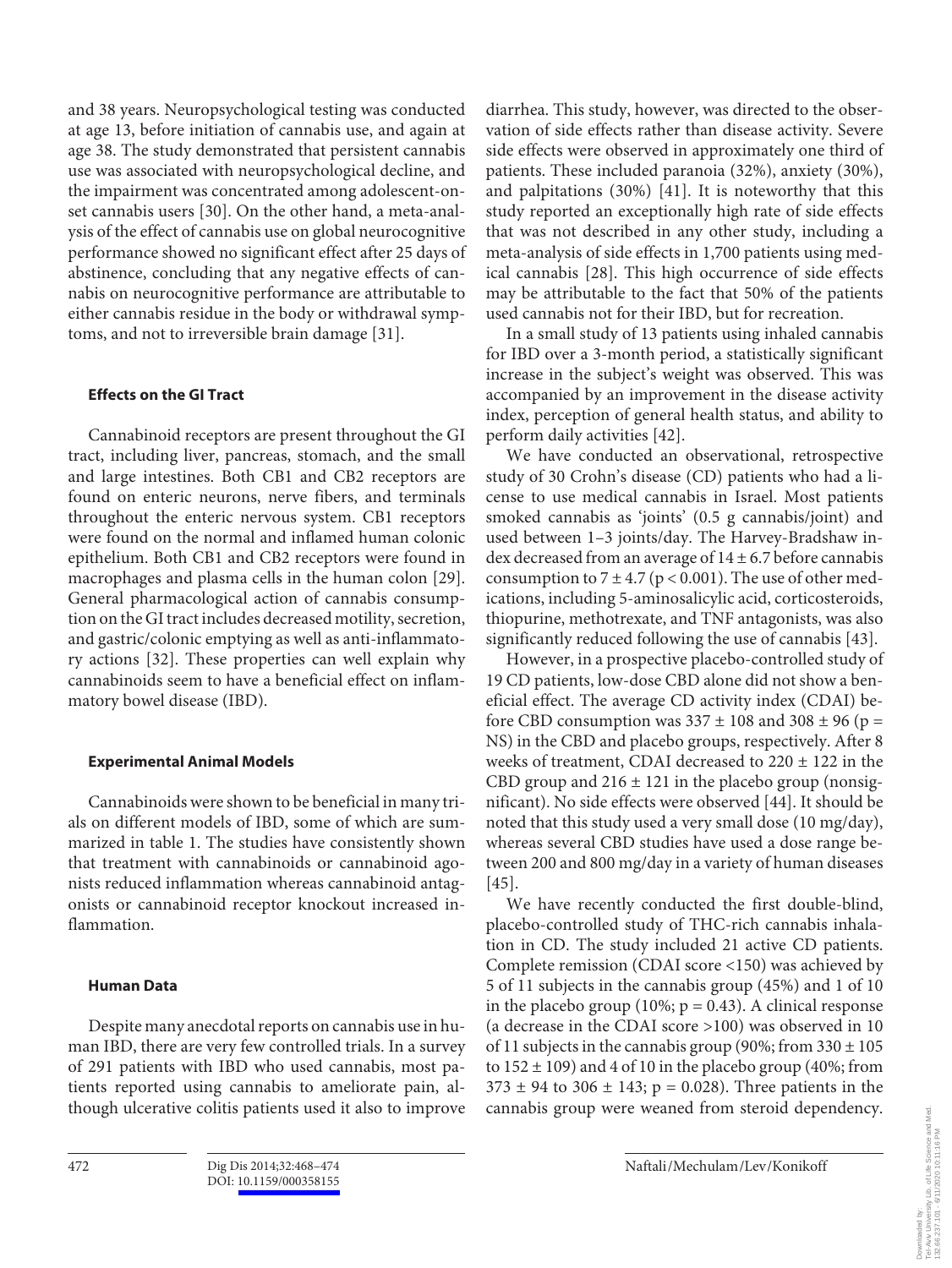Subjects receiving cannabis reported improved appetite and sleep, with no significant side effects. This study, however, is limited by its size and also by the lack of objective measures of disease improvement, such as inflammatory markers [46]. We have, therefore, initiated a larger study which will look into these parameters.

#### **Conclusion**

 The cannabinoid system has important regulatory functions throughout the human body, including the GI tract, and a major role in the regulation of inflammatory reactions. Despite the importance of the cannabinoid system, it has stayed 'below the radar' of medical research

and we are only beginning to discover its implications. Evidence is accumulating showing that manipulation of the endocannabinoid system could have beneficial effects on IBD. However, further research is required before cannabinoids can be declared a medicine. We need to establish the appropriate cannabinoids, as well as medical conditions, dose, and mode of administration for cannabinoid use in IBD.

#### **Disclosure Statement**

 Lihi Bar Lev is an employee of Tikun Olam organization of medical cannabis. The other authors declare that no financial or other conflict of interest exists in relation to the content of the article.

#### **References**

- da-Silva G, Teixeira NA: Endogenous cannabinoids revisited: a biochemistry perspective. Prostaglandins Other Lipid Mediat 2013; 102–103:13–30.
- 2 Rodríguez de Fonseca F, Del Arco I, Bermudez-Silva FJ, Bilbao A, Cippitelli A, Navarro M: The endocannabinoid system: physiology and pharmacology. Alcohol Alcohol 2005;40:  $2 - 14.$
- ▶ 3 Schmid PC, Reddy PV, Natarajan V, Schmid ▶ 12 HH: Metabolism on N-acylethanolamine phospholipids by a mammalian phosphodiesterase of the phospholipase D type. J Biol Chem 1983;258:9302–9306.
- 4 Bisogno T, Ligresti A, Di Marzo V: The endo- 13 Govaerts SJ, Hermans E, Lambert DM: Comcannabinoid signaling system: biochemical aspects. Pharmacol Biochem Behav 2005;81: 224–238.
- 5 Piomelli D, Giuffrida A, Calignano A, De Fonseca FR: The endocannabinoid system as a target for therapeutic drugs. Trends Phar- $\geq 14$ macol Sci 2000;21:218–224.
- 6 Ramos JA, González S, Sagredo O, Gómez-Ruiz M, Fernández-Ruiz J: Therapeutic potential of the endocannabinoid system in the 215 brain. Mini Rev Med Chem 2005;5:609–617.
- 7 Battista N, Di Tommaso M, Bari M, Maccarrone M: The endocannabinoid system: an overview. Front Behav Neurosci 2012;6:9.
- ▶ 8 Sugiura T, Kishimoto S, Oka S, Gokoh M: ▶ 16 Biochemistry, pharmacology and physiology of 2-arachidonoylglycerol, an endogenous cannabinoid receptor ligand. Prog Lipid Res 2006;45:405–446.
- 9 Aviello G, Romano B, Izzo AA: Cannabinoids and gastrointestinal motility: animal and human studies. Eur Rev Med Pharmacol Sci 2008;12(suppl 1):81–93.
- 1 Fonseca BM, Costa MA, Almada M, Correia- 10 Percie du Sert N, Ho WS, Rudd JA, Andrews 18 Lee MHS, Hancox RJ: Effects of smoking can-PL: Cannabinoid-induced reduction in antral pacemaker frequency: a telemetric study in the ferret. Neurogastroenterol Motil 2010;22: 219 1257–1266.
	- 11 Storr MA, Keenan CM, Emmerdinger D, et al: Targeting endocannabinoid degradation protects against experimental colitis in mice: involvement of CB1 and CB2 receptors. J Mol Med 2008;86:925–936.
		- Hillsley K, McCaul C, Aerssens J, et al: Activation of the cannabinoid 2 (CB2) receptor inhibits murine mesenteric afferent nerve activity. Neurogastroenterol Motil 2007;19:769– 777.
	- parison of cannabinoid ligands affinities and  $\geq 23$ efficacies in murine tissues and in transfected cells expressing human recombinant cannabinoid receptors. Eur J Pharm Sci 2004;23: 233–243.
	- Pertwee RG: Receptors and channels targeted by synthetic cannabinoid receptor agonists and antagonists. Curr Med Chem 2010;17: 1360–1381.
	- Izzo AA, Borrelli F, Capasso R, Di Marzo V, Mechoulam R: Non-psychotropic plant cannabinoids: new therapeutic opportunities from an ancient herb. Trends Pharmacol Sci 2009;30:515–527.
	- Zuardi AW, Shirakawa I, Finkelfarb E, et al: Action of cannabidiol on the anxiety and other effects produced by delta-9-THC in normal subjects. Psychopharmacology 1982;76:245– 250.
	- 17 Bornhein LM, Reid M: Influence of cannabinoids on brain levels of other drugs. Symposium on the Cannabinoids; 1999 Jun 18-20: 28 Acapulco. Burlington, International Cannabinoid Research Society, 1999, p 84.
- nabis on lung function. Expert Rev Respir Med 2011;5:537–547.
- Schon F, Hart P, Hodgson TR, et al: Suppression of pendular nystagmus by cannabis in a patient with multiple sclerosis. Neurology 1999;53:2209–2210.
- 20 Hazekamp A, Heerdink ER: The prevalence and incidence of medicinal cannabis on prescription in The Netherlands. Eur J Clin Pharmacol 2013;69:1575–1580.
- 21 Hunt CA, Jones RT: Tolerance and disposition of tetrahydrocannabinol in man. J Pharmacol Exp Ther 1980;213:35–44.
- 22 Williamson EM, Evans FJ: Cannabinoids in clinical practice. Drugs 2000;60:1303–1314.
- Evans FJ: Cannabinoids: the separation of central from peripheral effects on a structural basis. Planta Med 1991;57(7 suppl):60–67.
- 24 Formukong E, Garland LG, Evans AT, et al: Inhibition of A23187 induced release of CTB4 in mouse blood in vivo and human polymorphonuclear cells in vitro by analgesic cannabidiol. Phytother Res 1991;5:258–261.
- 25 Formukong EA, Evans AT, Evans FJ: The medicinal uses of cannabis and its constituents. Phytother Res 1989;3:219–231.
- 26 Pope H, Gruber A, Yurgelan-Todd D: The residual neuropsychological effects of cannabis: the current status of research. Drug Alcohol Depend 1995;38:25–34.
- 27 Anthony JC, Warner L, Kessler R: Comparative epidemiology of dependence on tobacco, alcohol, controlled substances, and inhalants: basic findings from the National Comorbidity Survey. Exp Clin Psychopharmacol 1994;2: 244–268.
	- Wang T, Collet JP, Shapiro S, Ware MA: Adverse effects of medical cannabinoids: a systematic review. CMAJ 2008;178:1669–1678.